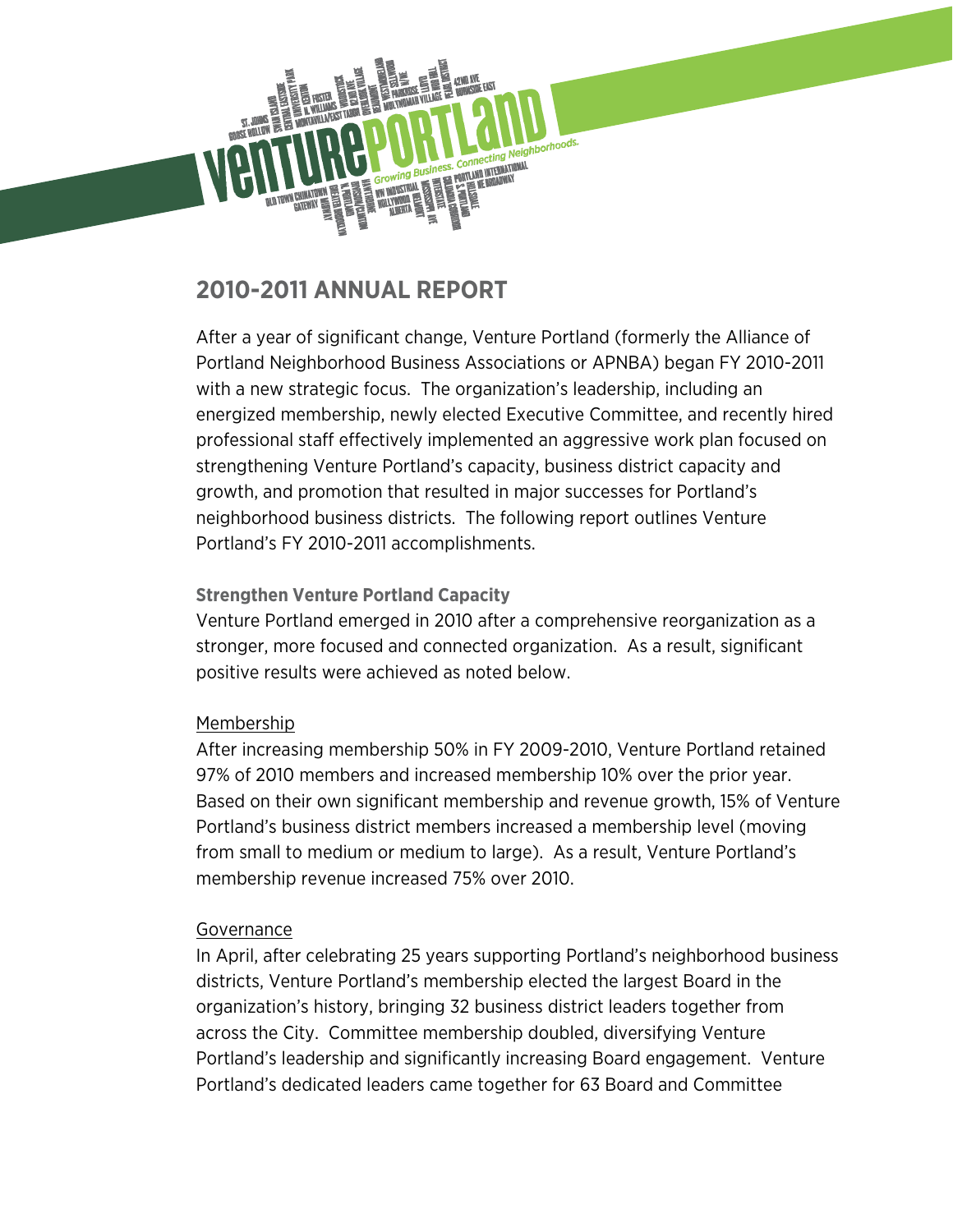meetings (slightly more than 5 per month); contributing 1,244 volunteer hours to build organizational and business district capacity and market and promote business districts. These volunteer hours, equal to .6 FTE or 24 hours/week, are in addition to each Board members' work in their own business and business district. Finally, after completing a governance audit, the Board approved new bylaws, creating a legally appropriate model for business district governance.

#### Finances

After implementing new internal controls and generally accepted accounting principles (GAAP), Venture Portland successfully completed its first external financial review, objectively confirming that business district dues and the City's funds were well-managed and modeling GAAP best practices for business districts. The organization also changed its fiscal year to 7/1-6/30 bringing accounting in-line with programming for the first time.

## Staffing

Venture Portland hired a new Executive Director with significant management and business district experience through a national search. Additional personnel changes included a new Operations Manager, Marketing Manager, bookkeeper, CPA, IT administrator, and corporate attorney. Using feedback gathered while visiting each business district, staff created a work plan based on business district needs. This plan outlined goals with specific measurable outcomes and served as a roadmap to build organizational and business district capacity.

## Office/Operations

At the end of 2010 Venture Portland moved to a more central office with transit-friendly meeting space. Critical technology upgrades and infrastructure improvements helped Venture Portland increase operations efficiency allowing the organization to focus on building business district capacity.

## **Build Business District Capacity**

Working closely with our partners to align and coordinate resources, Venture Portland launched a new series of capacity building programs including significant training and technical assistance for business district leaders. Representatives from 37 business districts participated in at least one of Venture Portland's capacity building programs. By addressing all aspects of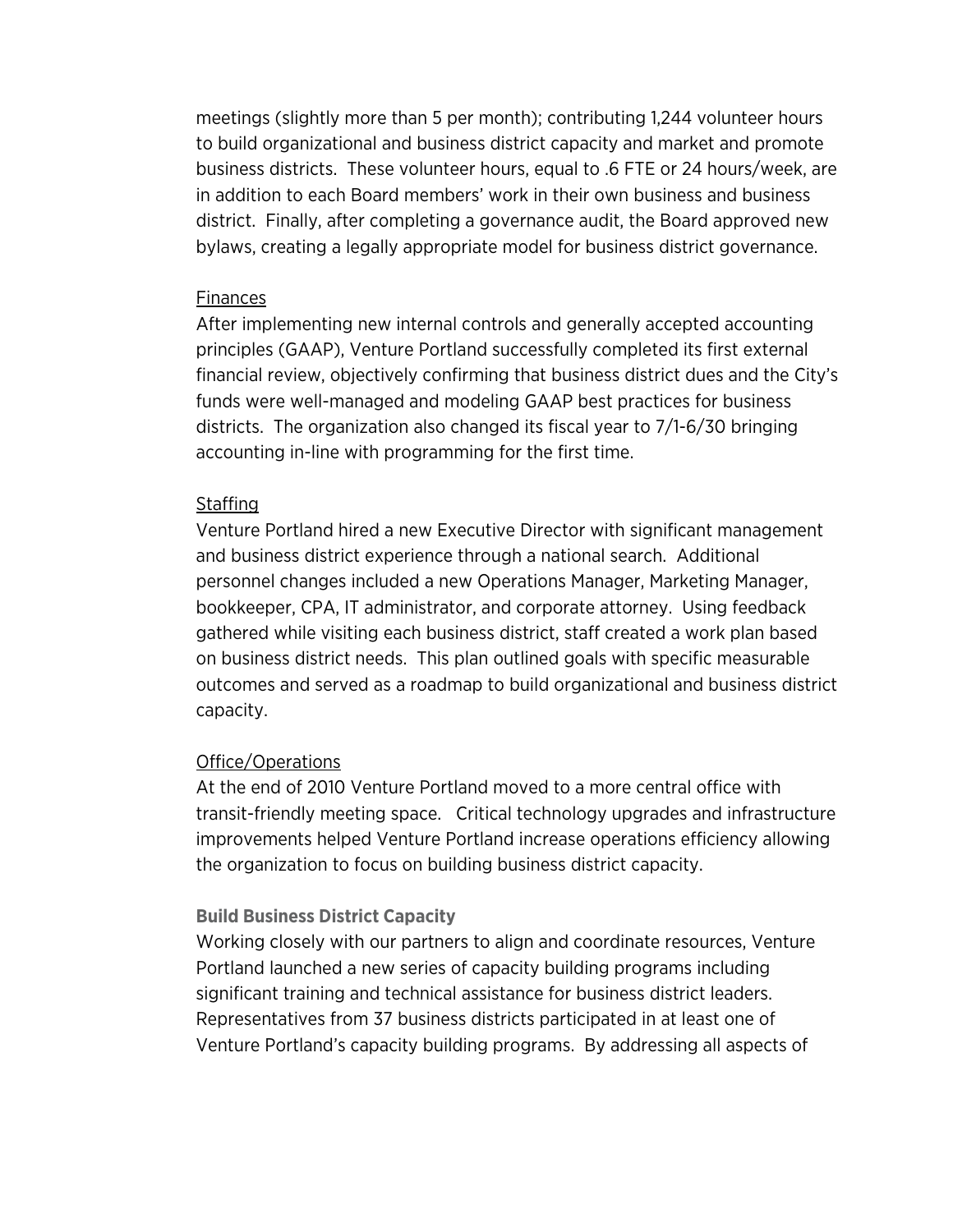business district operations from insurance coverage to membership growth, Venture Portland strengthened business districts citywide as noted below.

#### Best Practices

Recognizing the wealth of expertise in Portland's business districts, Venture Portland formalized the sharing of best practices to align and coordinate resources with bi-annual event debriefs and a new 'mentoring connections' program linking leaders from 21 business districts to discuss best practices around staffing, membership, banners, flower baskets, websites, bylaws, and association revitalization. Venture Portland brought together leaders from the City's four industrial districts to discuss shared issues and future collaboration. And, Venture Portland launched a bi-monthly Business District Staffer lunch to share resources and build collective staffing skills.

#### Training and Technical Assistance

In partnership with PDC, Venture Portland implemented a capacity building training series designed to align and coordinate resources that covered everything from local to national best practices. After providing a broad training on best practices from the national Main Street program, Venture Portland offered two multi-part trainings on growing membership and raising money. Since 11/1/10, Venture Portland provided 675 training hours and an additional 189.5 hours of one-on-one technical assistance to business district leaders.

#### Insurance Coverage

In the face of an insurance crisis, Venture Portland provided critical liability coverage to ensure annual events that drive business district growth occurred throughout 2010. In 2011 Venture Portland provided a citywide subsidy that helped 12% of business districts invest in general liability insurance for the very first time.

#### **Promote and Market Business Districts**

To increase Portlander's understanding of the value of business districts to the City's economy, Venture Portland professionalized its communications and created partnerships with key opinion leaders and stakeholders. As a result, significant positive results were achieved as noted below.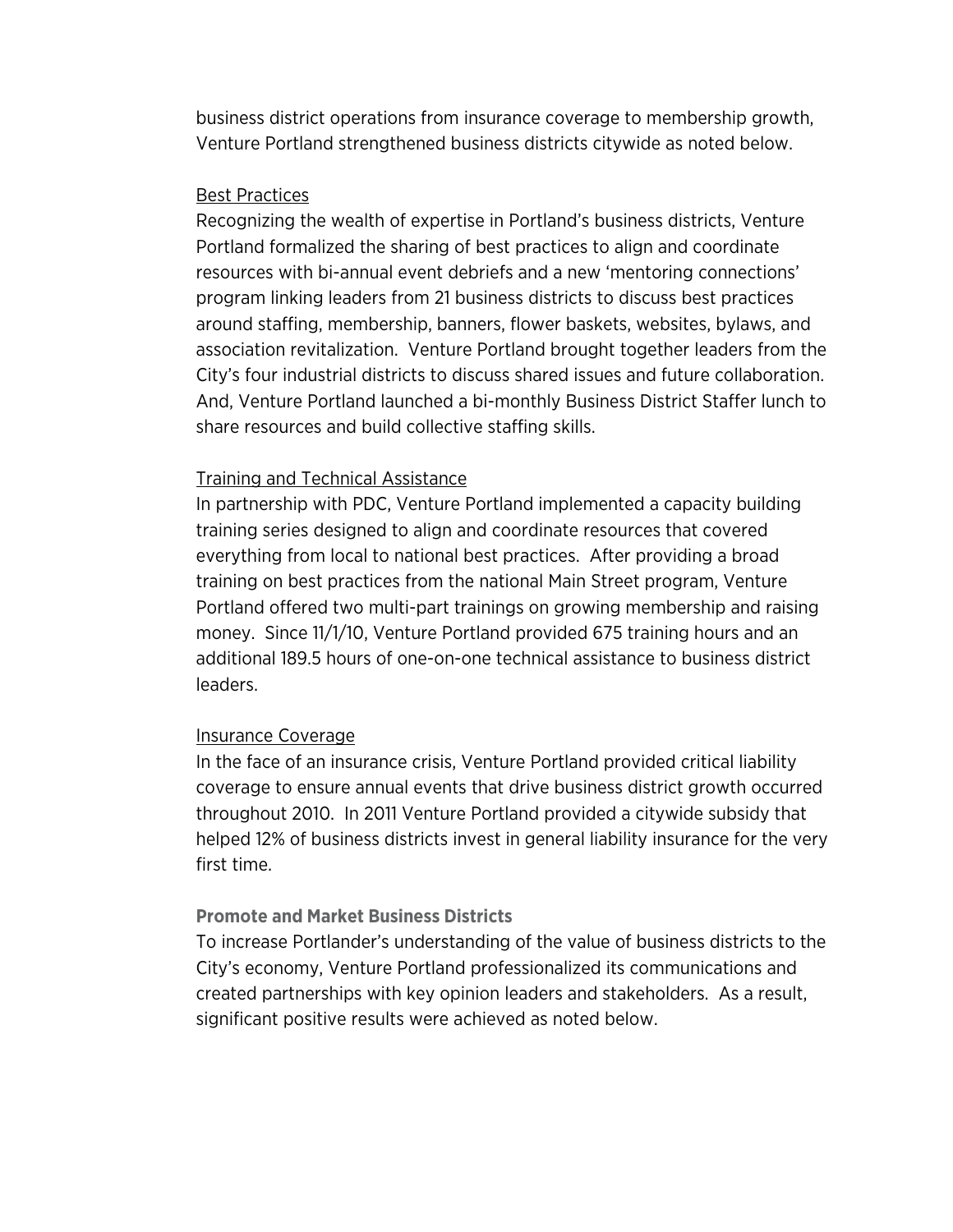#### **Branding**

Venture Portland used its second annual strategy summit to kick off a branding process that would deliver a new name, visual identity, collateral, and branding case study for distribution to business districts. After soliciting feedback from key stakeholders and partners, Venture Portland's Board unanimously approved a new name, expected to be publicly announced in August.

#### Electronic Communication/Website

For the first time, Venture Portland coordinated content on apnba.com and .org, ensuring a consistent organization voice on the web. Management of the website and newsletter were brought in-house, saving significant funds and ensuring timely content updates. Staff launched a new internal monthly newsletter, 'Venture Portland at Work', to highlight meetings, membership benefits, and critical organizational information that increased communication with business district delegates, presidents, and staff.

#### Partnerships

Venture Portland systematically worked to build relationships with key stakeholders including ONI, PDC, Neighborhood Notes, Portland Business Alliance, SBAC, and Travel Portland to align and coordinate resources. After working with ONI's leadership, Venture Portland met with the Neighborhood Directors and co-sponsored the Neighborhood Leaders Dialogue. Venture Portland's Executive Director was elected to the SBAC Board and joined PBA's Small Business Council. Working closely with both PBA and SBAC, Venture Portland co-hosted several leadership events including "City Business: Making Sense of Portland's Bureaus, Budgets, and Business Support Organizations" attended by 71 business owners. To ensure the business perspective was included in the final draft of the Portland Plan, Venture Portland co-sponsored a Portland Plan Business Forum with the Bureau of Planning and Sustainability. Finally, Venture Portland worked closely with PDC to publicize trainings and ensure Council support for the NED Strategy.

#### **Implement Bi-Annual Grants Program**

Venture Portland awarded \$79,994 to fund 39 projects in 24 business districts, leveraging an additional \$146,278 in private investment. These grants funded 29 first-time or significantly expanded events. In addition, Venture Portland secured 100% response rate for FY 09-10 and FY 10-11 grant evaluations.